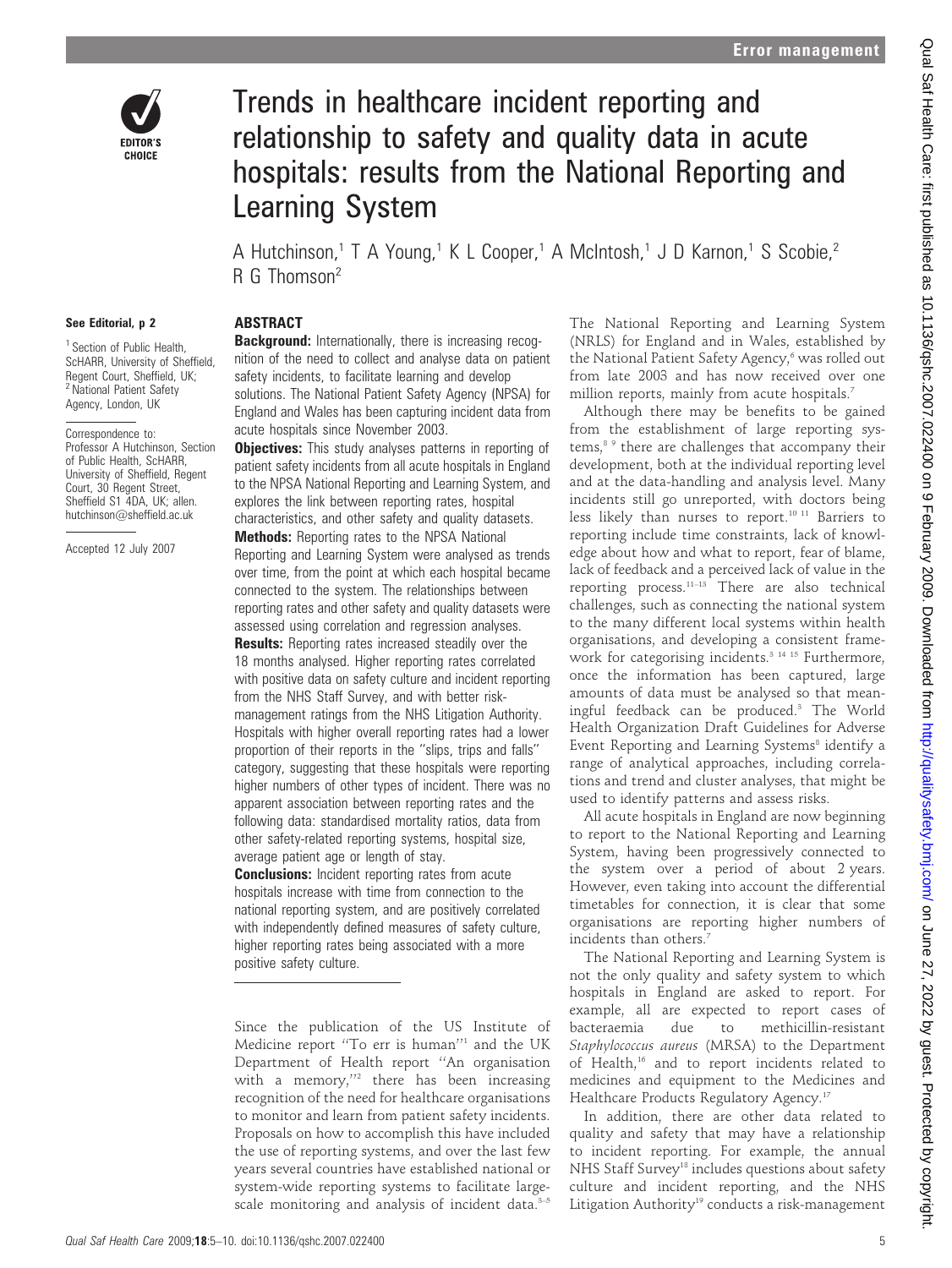assessment within each hospital and awards a rating on the basis of this.

The NHS in England therefore has an increasingly rich dataset relating to safety and quality in healthcare. This study has two main aims. First, it analyses the patterns and trends in reporting by acute hospitals in England to determine whether there are any defining features of those which have higher or lower reporting rates. Second, it explores the relationship between reporting rates and other data relating to patient safety and quality of care.

#### **METHODS**

#### Hospitals included in the analysis

Anonymised, aggregated data on the number and type of incidents reported by the 173 acute hospitals in England to the National Reporting and Learning System (NRLS) between April 2004 and November 2005 were provided by the National Patient Safety Agency.<sup>6</sup> Of the 173 acute hospitals, 148 were included in the analysis, as they had a permanent connection to the NRLS and had reported at least one incident during the period analysed (April 2004 to November 2005).

#### Analyses undertaken and their objectives

Initially, an analysis of patterns and trends in reporting was undertaken to explore whether higher reporting rates were associated with particular hospital characteristics or types of incident (table 1). Second, the relationship between reporting rates and other hospital-level safety data was explored (table 2).

#### Calculation of reporting rates

To account for hospital size and activity, reporting rates were expressed as the number of reports per 100 bed days per month, or per 100 consultant episodes per month. Data on bed days and consultant episodes were obtained from the Hospital Episode Statistics (HES) website.<sup>21</sup>

#### Calculation of trends in reporting rates

The moving average method was used to calculate the trend in reporting rates, $24$  in order to minimise fluctuations caused by data being reported and processed in batches, both within hospitals and within the NRLS. In this method, the first data point is an average of months 1, 2 and 3; the second point is an average of months 2, 3 and 4; and so on. The data points were calculated from each hospital's connection date onwards.

#### Correlation and regression analyses

Linear associations between reporting rates to the NRLS and other safety data were explored using the Spearman correlation coefficient and ordinary least-squares linear regression analyses, using STATA.25 Statistical tests were two-sided, and a significance level of  $p \le 0.05$  was used for all analyses.

# RESULTS

## Trends and patterns in reporting to the National Reporting and Learning System

Figure 1 shows the trend in mean reporting rates to the NRLS across 148 hospitals (per 100 bed days per month). To minimise the effect of hospitals becoming connected to the system at different times, the data points are calculated from each hospital's connection date onwards (ie, month 1 is an average of the first live month of all hospitals, irrespective of date of connection). Reporting rates were still increasing when hospitals had been connected to the system for 18 months (mean reporting rates showed a linear trend;  $p<0.001$ ). Trends in reporting rate were similar whether expressed per 100 bed days or per 100 consultant episodes (not shown); rates per 100 bed days were selected as a proxy for hospital size and activity, since bed days are a more discrete entity and were thought to better reflect the level of hospital activity.

Hospitals with higher overall reporting rates had a lower percentage of reports in the ''slips, trips and falls'' incident category (correlation  $-0.21$ , 95% CI  $-0.37$  to  $-0.05$ , p = 0.015). Figure 2 illustrates that while, for the majority of hospitals, the rate of falls increases in line with other types of incident, a few hospitals appear to be reporting higher rates of non-fall incidents while the rate of falls remains relatively constant. There were no significant correlations with proportions of other incident types. Nor was there any correlation between overall reporting rate and the proportion of reports relating to incidents of differing levels of severity.

## Relationship between reporting rates and safety culture data

The NHS Staff Survey is completed annually by staff in all NHS organisations in England. We analysed the relationship between reporting rates to the NRLS and the proportion of staff at each hospital giving positive responses to the NHS Staff Survey over two consecutive years—2004 and 2005—using questions on safety culture and incident reporting.<sup>18</sup> Of the six questions on fairness and effectiveness of reporting in the 2004 survey, there were significant linear relationships between higher reporting rates and a higher proportion of positive responses to four of the questions (table 3). Although the wording and response categories were somewhat dissimilar in the 2005 survey, there were significant correlations on the question on encouragement to report (regression coefficient 0.03, 95% CI 0.01 to 0.06,  $p = 0.009$ ) and on the question on blaming and punishing for making errors (regression coefficient 0.03, 95% CI 0.01 to 0.06,  $p = 0.002$ ).

Of the eight questions on health and safety at work in the 2004 survey, there was a significant linear relationship with one question: whether staff have access to counselling services at work (regression coefficient 0.02, 95% CI 0.004 to 0.036,  $p = 0.016$ ). This question was not included in the 2005 survey.

The survey also included questions on the number of errors observed and reported by staff. The correlation between higher

Table 1 Analysis of patterns and trends in reporting

| <b>Analyses</b>                                          | Datasets used                                                                                                                                                                                                                                                          |
|----------------------------------------------------------|------------------------------------------------------------------------------------------------------------------------------------------------------------------------------------------------------------------------------------------------------------------------|
| Trend in reporting rates over time                       | No of reports to National Learning and Reporting System (NRLS) per month per hospital,<br>provided by the National Patient Safety Agency (NPSA)                                                                                                                        |
| Relationship with type/severity of<br>incidents reported | No of reports to NRLS per month per hospital categorised by incident type and severity,<br>provided by the NPSA                                                                                                                                                        |
| Relationship with hospital size and<br>characteristics   | Healthcare Commission definitions of hospital type and size; <sup>20</sup> data on patient age, gender,<br>length of stay, and proportions of emergency and day-case admissions for 2004–2005,<br>obtained from the Hospital Episodes Statistics website <sup>21</sup> |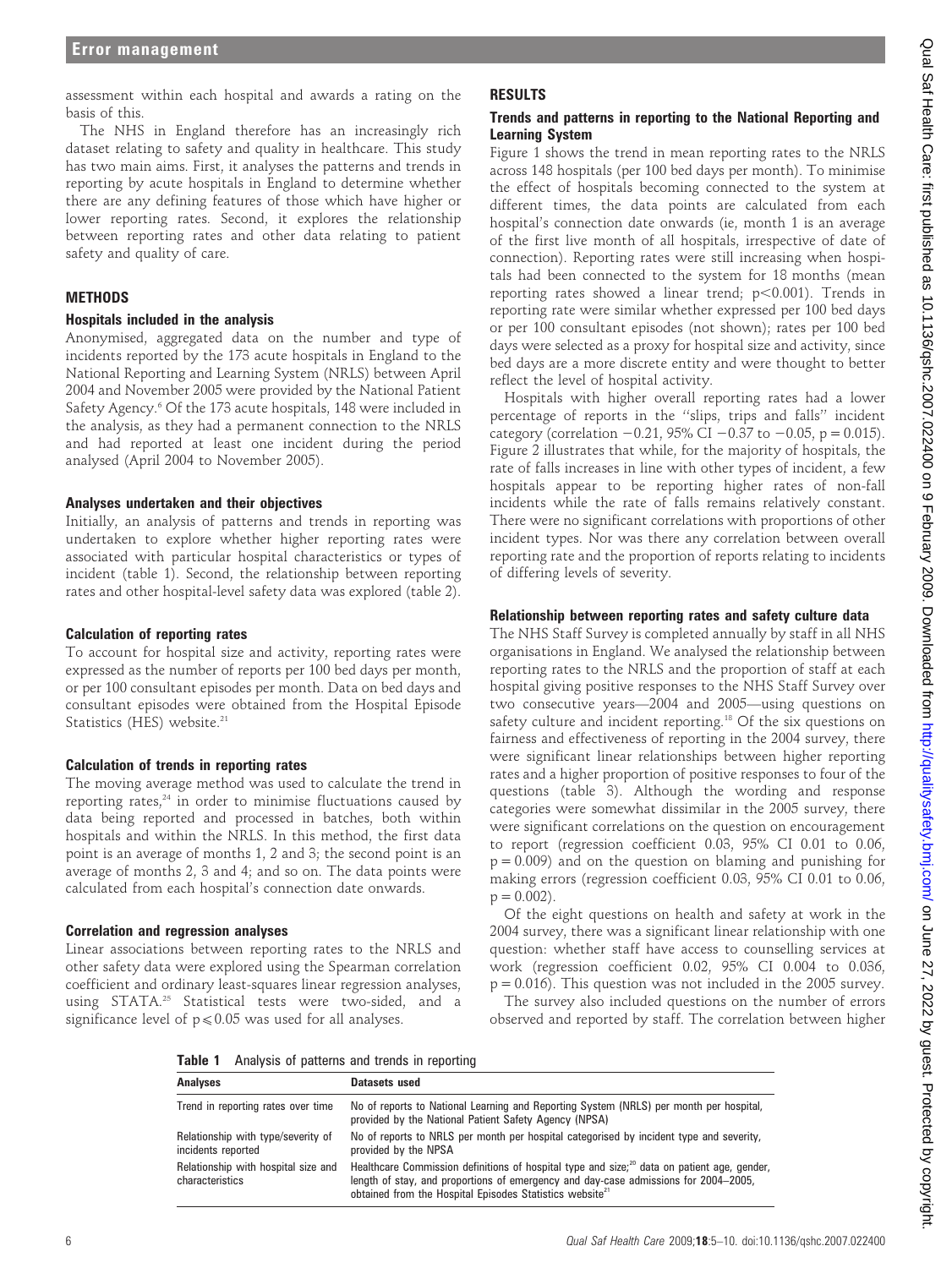| <b>Analyses</b>                                       | Datasets used                                                                                                                                                                                                                                                                                                                                                             |  |  |
|-------------------------------------------------------|---------------------------------------------------------------------------------------------------------------------------------------------------------------------------------------------------------------------------------------------------------------------------------------------------------------------------------------------------------------------------|--|--|
| Relationship with safety culture data                 | Proportion of staff at each hospital giving positive responses to the 2004 and 2005 NHS Staff<br>Survey questions on safety culture and incident reporting, obtained from the Healthcare<br>Commission website <sup>18</sup>                                                                                                                                              |  |  |
|                                                       | Risk-management ratings per hospital awarded by the NHS Litigation Authority, ranging from<br>0 (lowest standard) to 3 (highest standard); data for December 2005 were obtained from the<br>NHS Litigation Authority website <sup>19</sup>                                                                                                                                |  |  |
| Relationship with reporting rates to<br>other systems | No of reports of methicillin-resistant Staphylococcus aureus bacteraemias during 2004–2005,<br>obtained from the Department of Health website <sup>16</sup>                                                                                                                                                                                                               |  |  |
|                                                       | No of reports about medical devices to the Medicines and Healthcare Products Regulatory<br>Agency (MHRA) <sup>17</sup> during 2005, obtained from the MHRA via the NPSA                                                                                                                                                                                                   |  |  |
| Relationship with outcome data                        | Hospital Standardised Mortality Ratios for each hospital for 2004–2005, obtained from the Dr<br>Foster website <sup>22</sup>                                                                                                                                                                                                                                              |  |  |
|                                                       | Hospital-level data on Patient Safety Indicators, measures of safety and quality which can be<br>calculated using HES data. These indicators were adapted by the Healthcare Commission and<br>the National Patient Safety Agency (NPSA) from those developed by the Agency for<br>Healthcare Research and Quality in the US; <sup>23</sup> data were provided by the NPSA |  |  |

Table 2 Analysis of relationships between reporting rates and other safety data

reporting rates and the proportion of staff having seen at least one error in the last month was not significant (2004 survey, regression coefficient 0.02, 95% CI  $-0.001$  to 0.05, p = 0.058). However, there was a significant positive correlation between higher reporting rates and a higher proportion of staff having reported the last error/near miss they saw (2004 survey data, regression coefficient 0.04, 95% CI 0.01 to 0.06,  $p = 0.005$ , 2005 survey data, regression coefficient 0.04, 95% CI 0.01 to 0.07,  $p = 0.015$ .

There was an additional correlation in the 2005 data in which as the number of staff indicating that they had a moving and handling injury increased, there was a decrease in the number of reported overall incidents per 100 bed days per year (correlation coefficient  $-0.046$ , 95% CI  $-0.090$  to  $-0.002$ , p = 0.041). A similar non-significant trend was found in the 2004 data.

The NHS Litigation Authority (NHSLA)<sup>19</sup> conducts riskmanagement assessments within hospitals. Organisations can choose whether to be assessed for Level 1, 2 or 3, with Level 3 being the highest (table 4), and receive a financial incentive for achieving a higher level. We explored the relationship between reporting rates and NHSLA risk-management ratings. The 10 hospitals achieving Level 3 had significantly higher reporting

rates than hospitals at Level 1 or 2 (table 4), although there was no significant difference in reporting rates between hospitals at Levels 1 and 2.

#### Relationship between reporting rates and other safety and quality data

The numbers of reports to the NRLS were compared with the numbers of reports to other safety-related reporting systems. There were no significant correlations with the number of reports to either the MRSA bacteraemia surveillance system<sup>16</sup> (correlation  $-0.05$ , 95% CI  $-0.22$  to 0.11, p = 0.511) or the Medicines and Healthcare Products Regulatory Agency medical device reporting system<sup>17</sup> (correlation 0.08, 95% CI  $-0.09$  to 0.25,  $p = 0.355$ ). However, it should be noted that the numbers of reports to these systems were low, with an average of 42 reports to the MRSA surveillance system per hospital per year (95% CI 36 to 47) and 15 reports to the Medicines and Healthcare Products Regulatory Agency (MHRA) medical device reporting system (95% CI 13 to 18).

The relationships between reporting rates to the NRLS and selected patient outcome measures were also assessed. No significant correlations were observed, either with Hospital



Figure 1 Trend in mean number of reports per 100 bed days, from date of connection to the National Learning and Reporting System.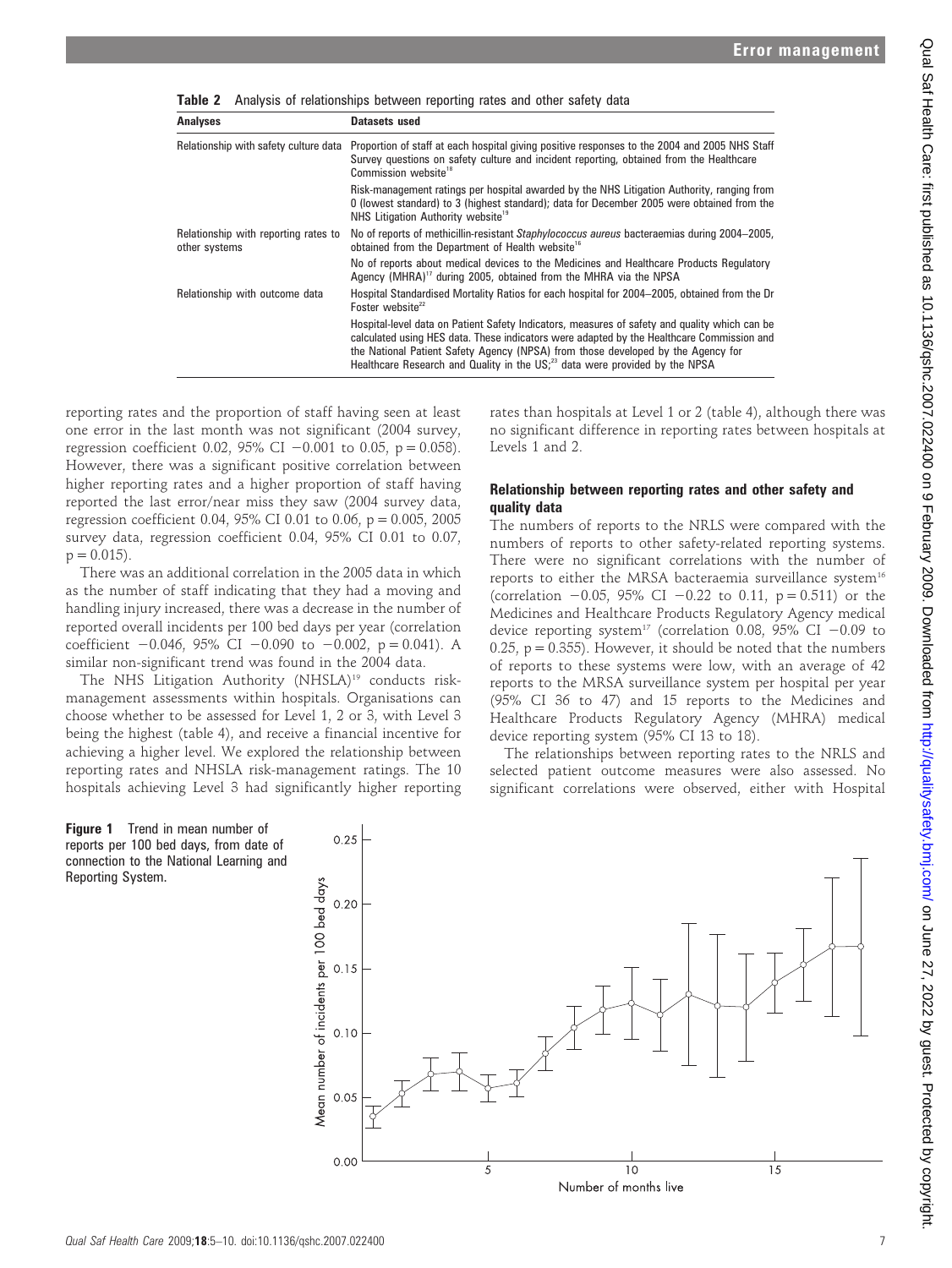Figure 2 Relationship between "slips, trips and falls'' and other types of incident (per 1000 bed days).



Standardised Mortality Ratios<sup>22</sup> (correlation 0.02, 95% CI  $-0.16$ to 0.19,  $p = 0.865$ ) or with three Patient Safety Indicators (see Methods) relating to (1) number of deaths in low-mortality Healthcare Resource Groups, (2) number of decubitus ulcers and (3) number of postoperative sepsis cases.

In addition, we explored the relationship between reporting rates and hospital characteristics. There was no significant difference overall between the mean reporting rates from different sizes and types of acute hospital as defined by the Healthcare Commission,<sup>20</sup>, for example large, medium, small, teaching or specialist. Neither were there any significant correlations between reporting rate and data on patient age, gender, length of stay, waiting list time, or proportions of emergency or day-case admissions.<sup>21</sup>

# **DISCUSSION**

# Patterns of reporting

Acute hospitals are reporting increasing numbers of incidents to the National Reporting and Learning System, even after 18 months' connection to the system. It will be interesting to monitor whether rates continue to increase, particularly following the provision of more structured feedback to hospitals which began in May 2006. The use of bed days as a denominator for reporting rates seems to be an appropriate way of accounting for hospital size and activity, and we found that using consultant episodes gave very similar results (not shown). It is also interesting to note that, while slips, trips and

falls still account for around 40% of incidents being reported, $26$ some hospitals appear to be reporting higher numbers of other incident types. Falls are traditionally reported by nursing staff, but our results suggest an improvement in willingness or ability of NHS staff to report other types of incident in addition.

# Limitations of this research

This analysis was undertaken at an early stage in the lifetime of the NRLS, and it is worth noting that reporting rates may be affected by factors such as the technicalities of transferring data from local systems to the national system. The method used to calculate reporting rates took account of variations in when hospitals started to report to the NRLS, but may not adjust for this fully.

## Relationship between reporting rate and safety culture

Since incident reports to a national system are a relatively new data source, contextual analysis alongside other data is critical for interpretation. The significant correlations between reporting rates and staff survey responses over two consecutive years (2004 and 2005) suggest that staff perceptions of the culture of safety and reporting within their hospital influence the actual number of reports being made. There was also a correlation between high reporting rates and the hospitals scoring highest in the NHS Litigation Authority risk-management assessment. The positive association of actual reporting rates with

Table 3 Linear regression coefficients for predicting reporting rates from 2004 Staff Survey responses

| Questions on fairness and effectiveness of reporting                                                              | <b>Regression coefficients</b><br>$(95% \; \text{Cl})$ | <b>p</b> Values |
|-------------------------------------------------------------------------------------------------------------------|--------------------------------------------------------|-----------------|
| Knows how to report errors, near misses and incidents                                                             | $0.06$ (-0.01 to 0.12)                                 | 0.080           |
| Employer treats fairly staff involved in an error, near miss or incident                                          | $0.03$ (0.005 to 0.06)                                 | $0.021*$        |
| Employer encourages staff to report errors, near misses or incidents                                              | $0.05$ (0.02 to 0.09)                                  | $0.004*$        |
| Employer treat reports of errors, near misses or incidents confidentially                                         | $0.03$ (0.01 to 0.06)                                  | $0.014*$        |
| Employer does not blame or punish people who make errors                                                          | $0.03$ (0.005 to 0.05)                                 | $0.017*$        |
| When errors are reported, employer takes action to ensure that they do not $0.02$ (-0.01 to 0.04)<br>happen again |                                                        | 0.145           |

\*Significant at  $p \le 0.05$ .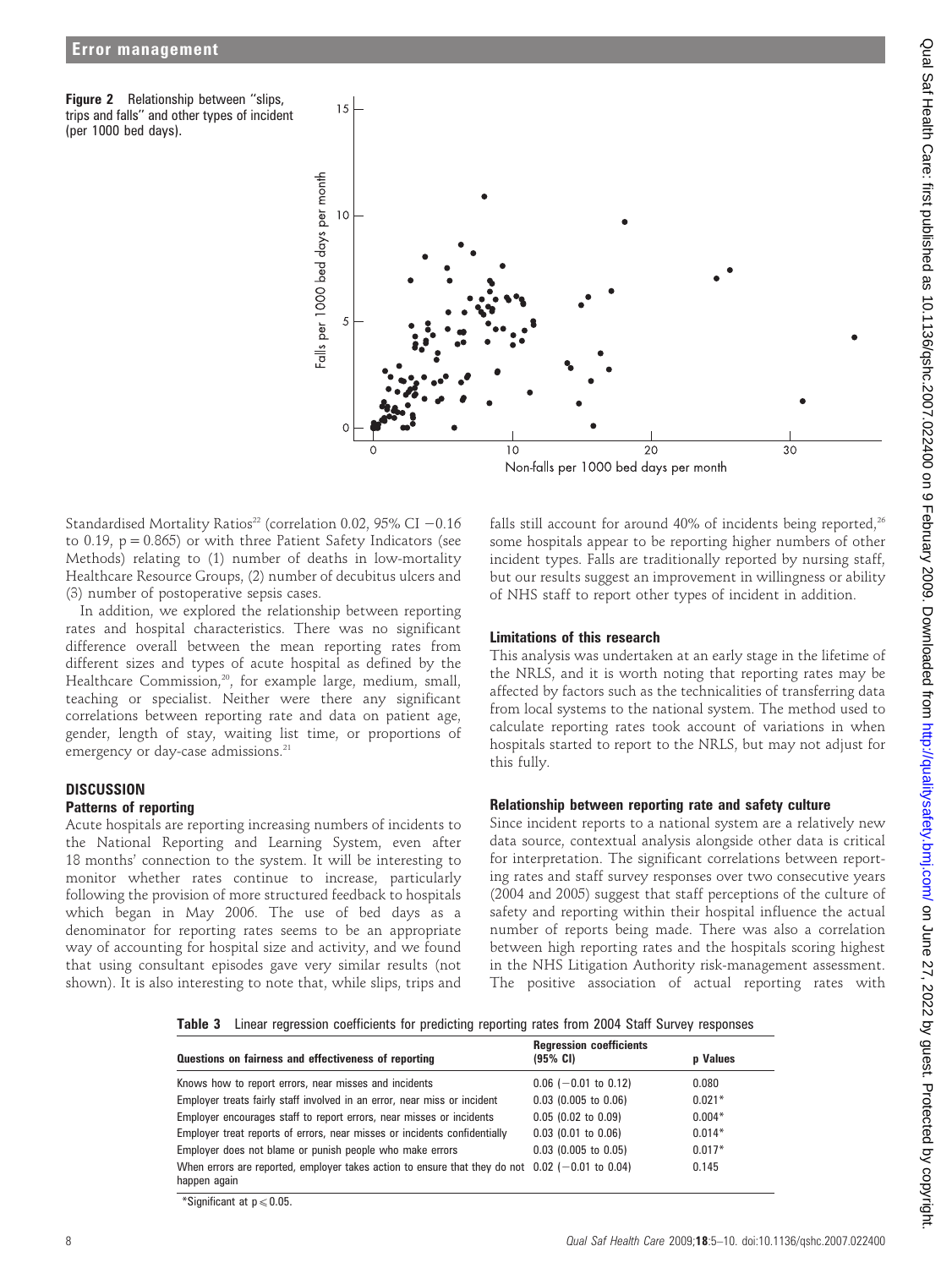| <b>NHSLA risk-management</b><br>rating | Interpretation of ratings                                                       | No of hospitals | Mean reporting rate per 100<br>bed days (95% CI) | Significant differences in<br>reporting rates |
|----------------------------------------|---------------------------------------------------------------------------------|-----------------|--------------------------------------------------|-----------------------------------------------|
| Level 0                                | Not achieved Level 1                                                            |                 | $3.89$ (NA)                                      | Between Levels 1 and 3: $p = 0.026$           |
| Level 1                                | Effective risk management systems and<br>processes established                  | 88              | $0.82$ (0.68 to 0.96)                            | Between Levels 2 and 3: $p = 0.037$           |
| Level <sub>2</sub>                     | Systems described for Level 1 have been<br>implemented                          | 49              | $0.84$ (0.61 to 1.06)                            |                                               |
| Level 3                                | Organisation is monitoring compliance with 10<br>systems and acting on findings |                 | 1.36 (1.06 to 1.66)                              |                                               |

#### Table 4 Relationship between reporting rates and NHS Litigation Authority (NHSLA) risk-management ratings

NA, not applicable.

independent data on safety culture is an important finding and supports the view that, currently, higher reporting rates indicate safer organisations.

The apparent lack of any relationship with Hospital Standardised Mortality Ratios and Patient Safety Indicators may reflect the difficulty in demonstrating the link between safe, good quality care and patient outcomes.<sup>27</sup> The lack of correlation with reporting rates to other reporting systems (such as the MHRA medical device reporting system and the MRSA bacteraemia reporting system) is likely to be due to the relatively low numbers of reports to these systems, or to other factors such as the type of hospital and severity of casemix. It should also be borne in mind that while measures of safety are often collected at hospital level, both the reporting rate and the safety culture have been shown to vary widely between different departments within a single hospital, and also between different sectors of staff.<sup>10 11 28</sup>

#### Implications

Our findings suggest that higher reporting rates may be related to a more supportive culture of safety and reporting, as indicated by the relationship between reporting rates and data from the NHS Staff Survey and the NHS Litigation Authority. Reporting rates also appear to be improving over time across acute hospitals in England. The NPSA is now providing hospitals with regular feedback reports to allow hospitals to benchmark data in comparison with other similar hospitals, as part of a strategy to improve the quantity and quality of data reported. This analysis has been undertaken using nationally available data sources at the hospital level. However, individual hospitals are likely to have access to additional data sources, which will aid the interpretation and analysis of NRLS reporting rates.

Hospital reporting rates are not published widely or used directly as measures of compliance with healthcare standards. On the basis of our analysis, and in the context of making data available to support a choice of care providers, we suggest that high reporting rates may be indicators of a positive safety culture, rather than markers of less safe care. It might also be that in an increasingly pluralistic health economy where patient

safety will eventually be a key driver, UK hospitals might wish to use high reporting rates as one of their markers of success in the creation of a safer healthcare environment.

Acknowledgements: We wish to thank P Bain and the other NPSA Patient Safety Managers who assisted with the study, and the MHRA for providing data.

Funding: Funding for the study was provided by the National Patient Safety Agency to the University of Sheffield.

Competing interests: SS and RT were responsible for commissioning this work on behalf of the National Patient Safety Agency.

AH wrote the research proposal, directed the study and contributed to analysis and writing; TY undertook much of the analysis and contributed to the writing; KC managed the research process, undertook some analysis and contributed to the writing; AM undertook the qualitative evaluation and contributed to the findings; JK contributed to the design and analysis; SS and RT proposed the project and contributed to design, writing and interpretation.

The National Patient Safety Agency ''National Learning and Reporting System'' (NRLS): more information on the NRLS, including data on types of incidents and severity, is available at: http://www.npsa.uk/health/resources/NRLSdata.

#### REFERENCES

- Kohn LT, Corrigan JM, Donaldson MS. To err is human: building a safer health system. Washington: National Academy Press, 2000.
- 2. **Department of Health**. An organisation with a memory, 2000. http://www.dh.gov. uk/assetRoot/04/08/89/48/04088948.pdf (accessed 20 Nov 2006).
- 3. Williams SK, Osborn SS. The development of the National Reporting and Learning System in England and Wales, 2001-2005. Med J Aust 2006;184:65-68S.
- 4. **Spigelman AD,** Swan J. Review of the Australian incident monitoring system. ANZ J Surg 2005;75:657-61.
- 5. **Agency for Healthcare Research and Quality**. Patient safety reporting systems factsheet, 2001. http://www.ahrq.gov/qual/taskforce/hhsrepor.htm (accessed 20 Nov 2006)
- 6. National Patient Safety Agency. National Reporting and Learning System. http:// www.npsa.nhs.uk/health/reporting/background (accessed 20 Nov 2006).
- 7. National Patient Safety Agency. Quarterly National Reporting and Learning System Data Summary, Autumn 2006. http://www.npsa.nhs.uk/site/media/ documents/1953\_NRLS\_Data.pdf (accessed 20 Nov 2006).
- 8. World Health Organization. World Alliance for Patient Safety: WHO draft guidelines for adverse event reporting and learning systems, 2005. http://www.who. int/patientsafety/events/05/Reporting\_Guidelines.pdf (accessed 20 Nov 2006).
- 9. Giles S, Fletcher M, Baker M, Thomson R. Incident reporting and analysis. In: Walshe K, Boaden R, eds. Patient safety: research into practice. Buckingham: Open University Press, 2005.
- 10. **Evans SM,** Berry JG, Smith BJ, et al. Attitudes and barriers to incident reporting: a collaborative hospital study. Qual Saf Health Care 2006;15:39–43.
- **Kingston MJ, Evans SM, Smith BJ, et al. Attitudes of doctors and** nurses towards incident reporting: a qualitative analysis. Med J Aust 2004;181:36–9.

#### What this study adds

- ▶ Several countries have begun to implement national reporting systems for patient safety incidents in healthcare, in order to facilitate large-scale analysis of incident data. The number of incidents reported by different hospitals varies widely. However, little is known about the relationship between incident reporting rates and other hospital-level data on safety and quality of care.
- <sup>c</sup> This study indicates that incident reporting rates from acute hospitals to a national reporting system increase with time from connection to the system, and that rates are positively correlated with measures of safety culture, higher reporting rates being associated with a more positive safety culture.